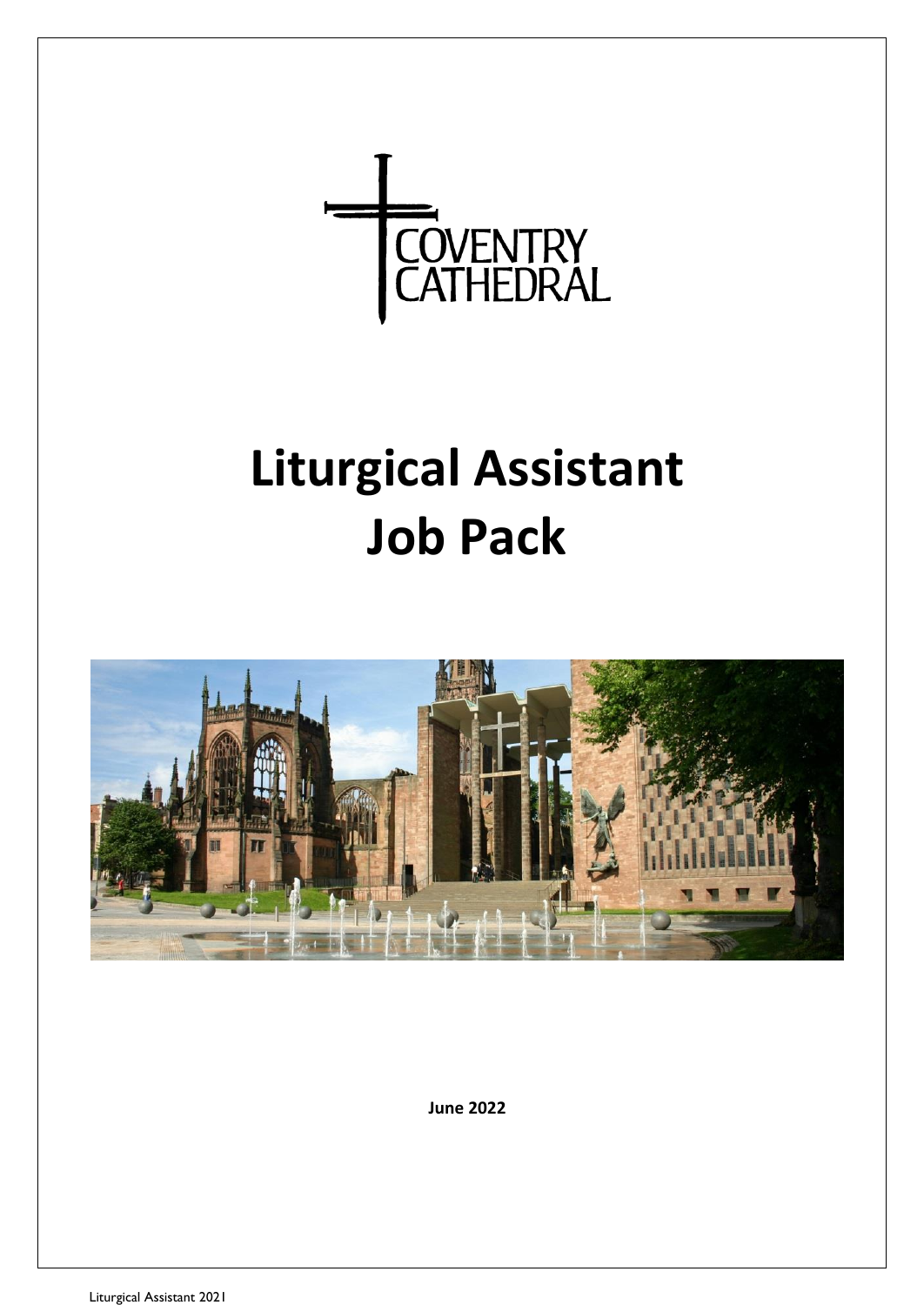

Dear Applicant,

Thank you for your interest in applying for the post of Liturgical Assistant at Coventry Cathedral.

Coventry Cathedral is a living breathing space which welcomes worshippers, tourists, audiences and school children daily from near and far, either visiting or looking for place of sanctuary. With events taking place all year round and a thriving education programme, all housed in the building coined "new cathedral" built in 1962. It is also custodian of its predecessor- a 12<sup>th</sup> century building, destroyed and ruined in the Blitz during Nov 1940. The site and story has risen to international recognition, becoming a symbol and example of reconciliation.

*Our Vision*

*Our vision is of a reconciled and reconciling Cathedral which is open and welcoming to all, which serves to glorify God in our worship, and reaches out to the world in our ministry of reconciliation.*

*Our Values*

**Hospitality** – of both people and ideas

**Faith** and **Spirituality** – being open to the challenge and resources of God **Reconciliation** – embracing and welcoming difference and diversity **Art** and **Creativity** – expressing the life of God amongst us in ways beyond words **Risk Taking** – confidently stepping out of the familiar in the service of God **Excellence** – always reaching beyond our present practice and experience **Community** – respecting and caring for one another

I hope you find this information useful in preparing your application.

On Intronly

The Very Reverend John Witcombe MA MPhil The Dean of Coventry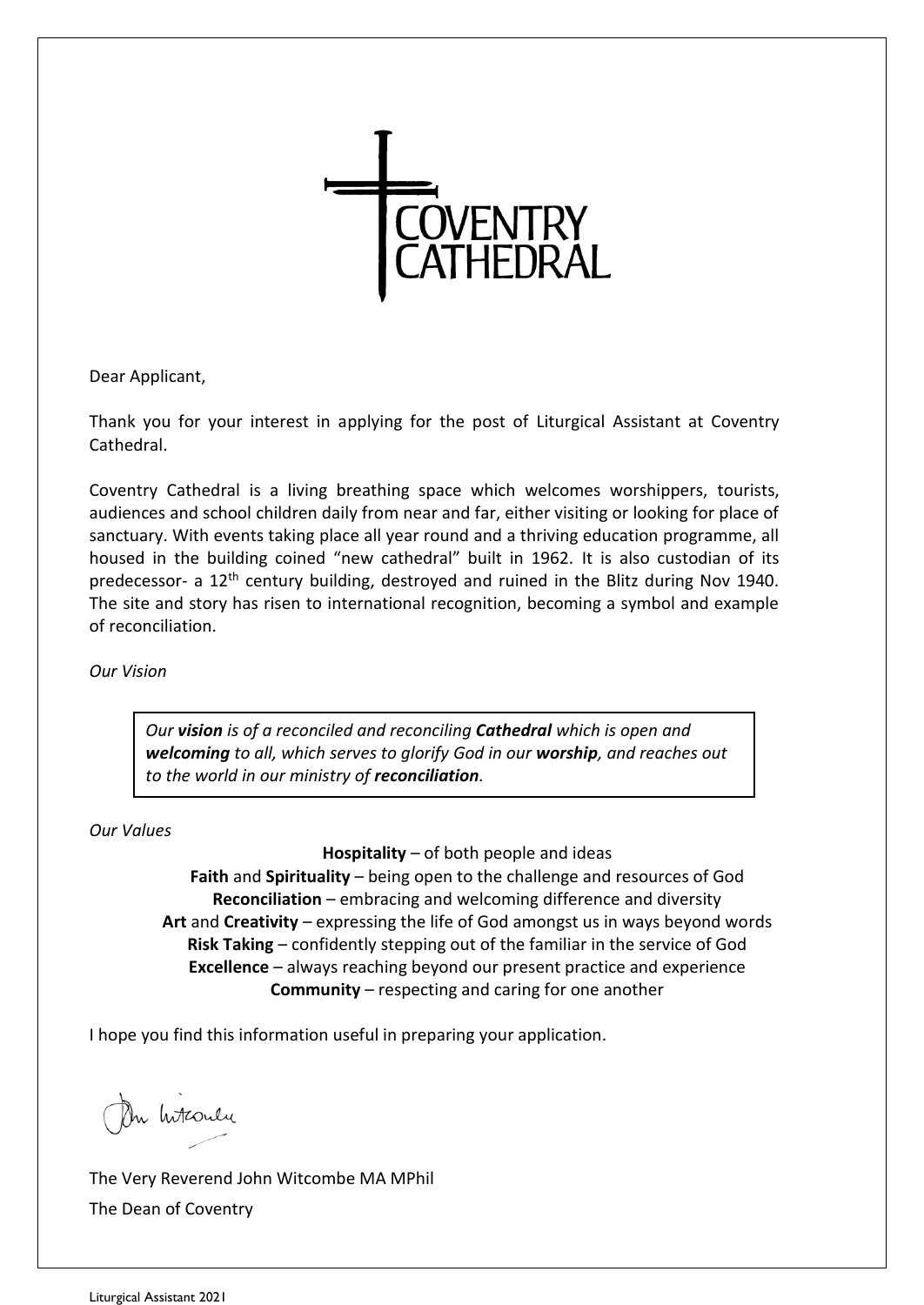#### **Guidance on completing your application**

In this pack you will find a job description and a person specification setting out the main duties and responsibilities of the post and the knowledge, skills and abilities we are looking for.

# **Please read this information carefully as you will not be short-listed for interview unless you meet the essential criteria described in the Person Specification**.

To apply for the post please send us a copy of your CV along with a covering letter of no more than one A4 page telling us how you meet essential criterial set out in the job description and person specification.

The covering letter is your opportunity to provide all the information we need to help us understand how you meet the requirements of the job, and to give a basis for the interview itself. To ensure fairness to all applicants, short listing decisions are based solely on the information you supply on your CV and covering letter. Even if we already know you as a current or previous employee, it is important that you complete the application process in full.

Ensure you clearly state the full job title to which you are applying and list two referees in your CV. One of these should be from your current employer.

Please e-mail, your CV and cover letter to **stella.perry@coventrycathedral.org.uk.** Please remember that email is not a secure form of communication. Stella is also available to answer any queries, either via email or on 024 7652 1227

#### **Data Protection**

Information provided by you as part of your application will be used in the recruitment process. Any data about you will be held securely with access restricted to those involved in dealing with your application and in the recruitment process. Once this process is completed the data relating to unsuccessful applicants will be stored for a maximum of 6 months and then destroyed. If you are the successful candidate, your CV and cover letter will be retained and form the basis of your personnel record. By submitting your CV you are giving your consent to your data being stored and processed for the purposes of the recruitment process, equal opportunities monitoring and your personnel record if you are the successful candidate.

#### **Equal Opportunities**

Information provided by you on the Equal Opportunities Monitoring Form will be used to monitor our equal opportunities policy and practices. This part of the form will be detached from the main body of the application form and will not form any part of the selection process.

#### **Work Permits**

Under the Asylum and Immigration Act, we are required to check that anyone taking up employment with us has the legal right to work in the UK. Short-listed applicants will be asked to provide us with documentary evidence to support their entitlement to work in the UK prior to any offer of employment being made.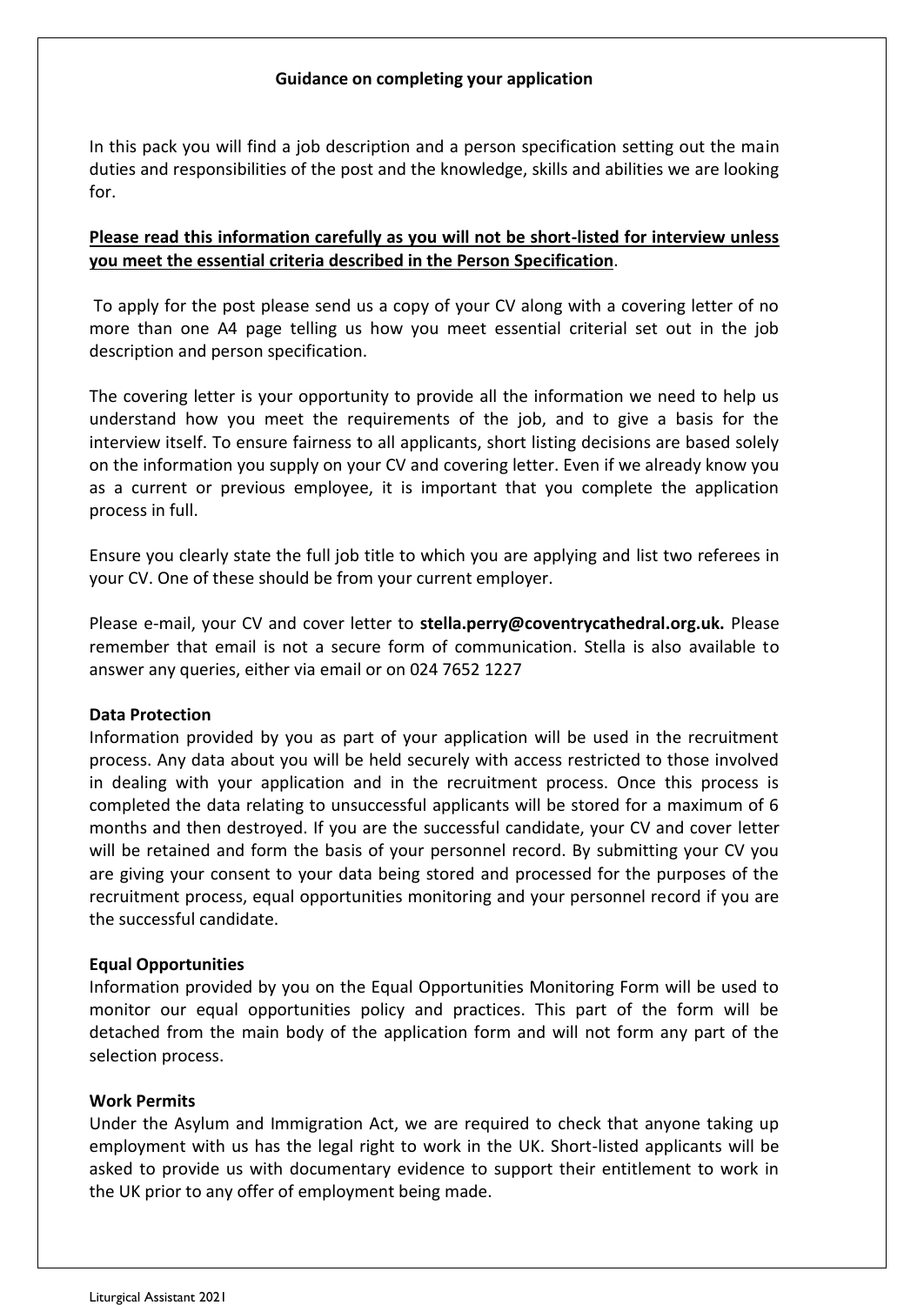

## *Liturgical Assistant*

£9.50 per hour 21 Hours per week

Coventry Cathedral is looking for a P/T (21 hours per week) Liturgical Assistant, to enable our range of services to run smoothly.

Excellent knowledge of Word & Excel is essential, and broad confidence with other IT packages is desirable. While understanding of traditional Church of England worship would be very helpful, a sympathy for our vision and values and a willingness to learn is more important.

Duties include preparing service booklets for all our public worship, managing rotas and communicating these to the people involved, maintaining weekly lists of readings for each service and the prayer topics to be included each week, and creating daily and weekly sheets with details of services and music for display in the Cathedral, together with ensuring the Cathedral website and internal bookings system are up to date. Special services and events may require additional work.

**Closing date Thursday 7th July interview the week commencing the 18th July.**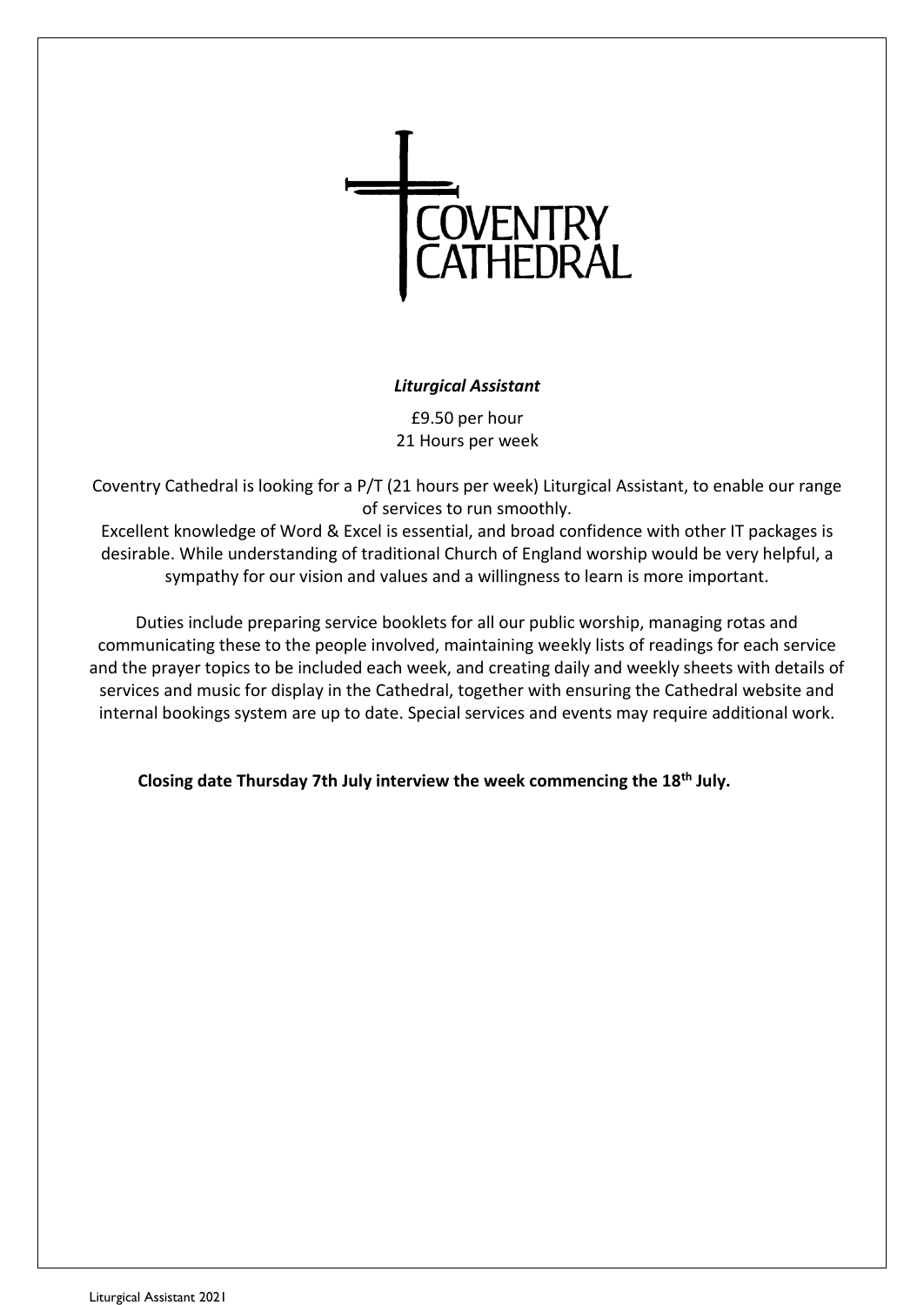

#### **Job Description**

**Hours:** 21 per week **Salary:** £9.50 per hour plus 8% non-contributory pension scheme **Reports to:** The Canon for Worship and Community **Purpose:** to work with the liturgical team to enable the Cathedral's full range of worship to run smoothly **Holiday:** 35 days (Pro rata, full time equivalent)

## **Key Tasks & Responsibilities**:

- Make service sheets
	- Draft choices from common worship into seasonal booklets (mostly done except for variable feasts e.g. Christmas)
	- Put in correct lectionary material & hymns into weekly sheets (inc. asking preacher what readings they want
	- Print either in house, or exceptionally send to external printers
- Liturgy dept administration
	- Answer emails, both internal and external, about liturgical department activities
	- Help manage the dept calendar, especially in regards to external bookings, clashes with other depts and changes to the regular pattern
	- Liaise with other departments to ensure smooth running across the Cathedral, especially with vergers and music to make sure that service planning is clear and everyone knows what is going on
- Manage big services, such as ordinations, jubilee, Christmas/Easter liaising with Bishop's house/senior leadership to make sure everything that needs to happen happens, disseminating information to internal and external parties (e.g. visiting clergy/congregation, vergers, music dept) – making sure chairing arrangements happen, create and print orders of service, write and share ceremonial notes
- Rotas
	- Plan with Canon who is preaching, presiding, deaconing etc at all Sunday services, organise all midweek services, including cover for last minute problems
	- Organise chaplains' rota
- External comms
	- Sorting website to reflect what is happening
	- Uploading service sheets and music lists to websites, and providing them by email
	- Liaising with external groups to deliver events such as BBC, Bishops'/Archdeacons' offices, visiting preachers, visiting choirs (with music dept), visiting clergy for big services
- Assistant to Canon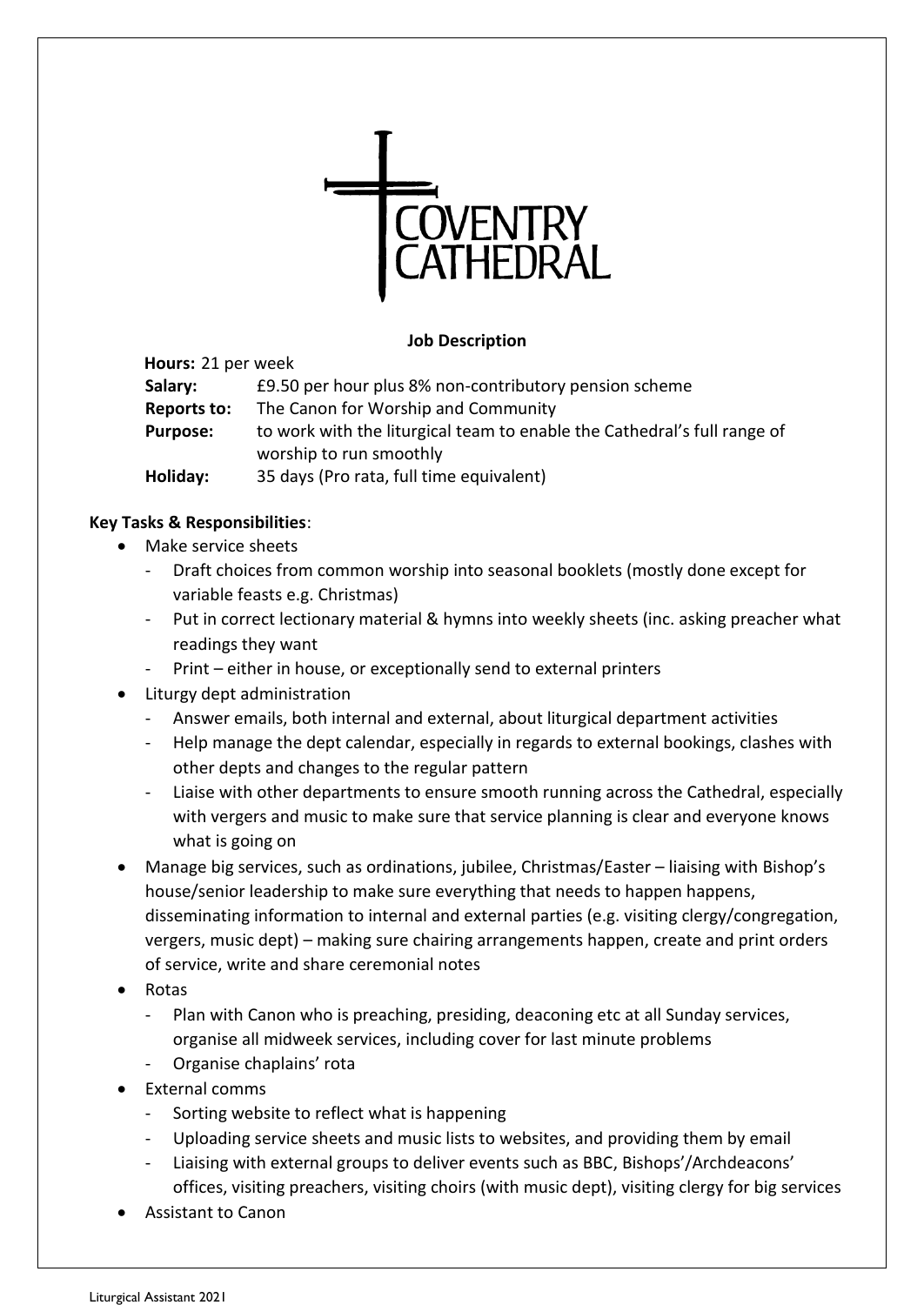- Taking on correspondence for the Canon when needed
- Assisting in diary management when appropriate
- Performing any tasks as needed when asked

# **Responsibilities**

- To support and assist Coventry Cathedral in the fulfilment of its mission.
- To maintain the confidentiality of sensitive information about the Cathedral, its clergy, staff, volunteers and visitors, maintaining appropriate boundaries.
- To take part in induction, meetings and training programmes as required in order to fulfil the role.
- To exercise flexibility, especially during busy periods, or unexpected emergencies.

## **Person Specification**

|                                                             | Essential /      |
|-------------------------------------------------------------|------------------|
| <b>Knowledge, Skills and Abilities</b>                      | <b>Desirable</b> |
| Computer literacy with working knowledge of Microsoft       | Essential        |
| packages including Word and Excel,                          |                  |
| Confident Using online diary system                         | Essential        |
| Sympathy with the Cathedral's mission as a place of         | Essential        |
| Christian worship and with its vision and values            |                  |
| Excellent organisational skills, a calm head and an eye for | Essential        |
| detail                                                      |                  |
| Ability to work well with others and translate their ideas  | Essential        |
| into reality                                                |                  |
| Willingness to learn and adapt as needed                    | Essential        |
| Familiarity with the language and patterns of traditional   | Desirable        |
| Church of England worship                                   |                  |
| Broad knowledge and experience of use of IT packages        | Desirable        |
| (other than Word & Excel)                                   |                  |
| Logistical and Time Management Skills                       | Essential        |
| Ability to multitask, and not focus just on the upcoming    | Essential        |
| event/service                                               |                  |
| <b>Events Management Skills</b>                             | Desirable        |
| An Eye for design                                           | Desirable        |

#### **All staff are expected to:**

Take a proactive role in ensuring that Coventry Cathedral presents a coordinated approach to the care of its congregations, staff, stakeholders and user groups;

Ensure that all work is undertaken in a proactive, positive, and efficient manner;

Act as ambassadors and in the best interests of Coventry Cathedral at all times;

Attend and participate in meetings and Cathedral training events, and ensure on-going personal professional development where appropriate.

Maintain an excellent attendance record and meet Coventry Cathedral's expectations for attendance and time keeping.

Develop appropriate administrative and financial control systems for their work (with the relevant Cathedral staff);

Maintain a professional and presentable appearance;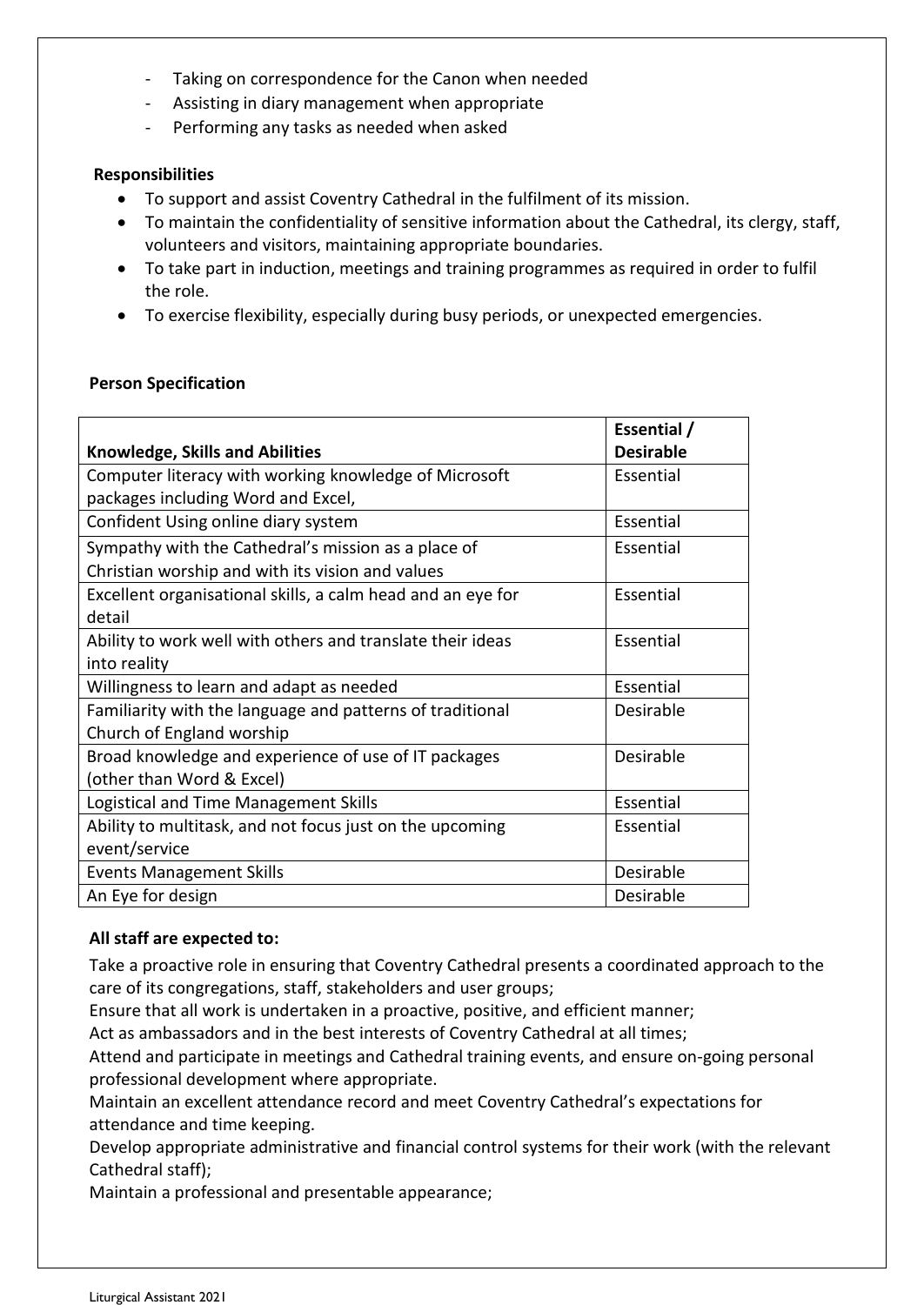Work in accordance with and actively support the Cathedral's Safeguarding (Children and Vulnerable Adults) Policy and Health and Safety Guidelines.

Undertake all other such reasonable duties related to responsibilities as required by the Chapter

## **Application Process**

- Please provide an up to date CV
- Please provide a one page cover letter stating:
	- o Why you would like to work at the Cathedral
	- o Your relevant previous experience and your key skills and abilities.

Send all of the above to our office administrator: **[stella.perry@coventrycathedral.org.uk](mailto:stella.perry@coventrycathedral.org.uk)**

We aim to provide an efficient and professional recruitment and selection service by providing appropriate levels of support to prospective employees. We are committed to maintaining a culture in which diversity and equality of opportunity are promoted actively and aim to maintain an environment which values diversity, where each person will feel respected and able to give their best.

If you have any questions regarding the role or need assistance with the application process please don't hesitate to email.

## Job Applicant Privacy Notice

**COVENTRY CATHEDRAL** provide this notice to make job applicants aware of our policies relating to the processing of personal data in accordance with the Data Protection Act 1998 as amended, replaced, re-enacted or consolidated from time to time (including without limitation the General Data Protection Regulation (EU) 2016/679 and any national laws which relate to the processing of personal data ('Data Protection Legislation')) references to 'Personal Data' and 'Sensitive Personal Data' within this notice shall be references to those terms as defined in Data Protection Legislation.

# Personal Data

We ask for Personal Data from job applicants including C.V's and any ancillary information provided as part of your application to assist with our recruitment processes. Any Personal Data about you which is obtained by us during the application process (including any information obtained directly from you or from third parties such as your referees or as part of pre-employment checks) may be retained and used by us for the purposes of considering your suitability for employment, conducting appropriate checks and as otherwise reasonably required for our legitimate interests and compliance with applicable law.

If your application is successful, and you subsequently become employed by us, the information described above will form part of your personnel file. [If we do not employ you, we may still retain for up to 6 months so that we can consider you for future roles].